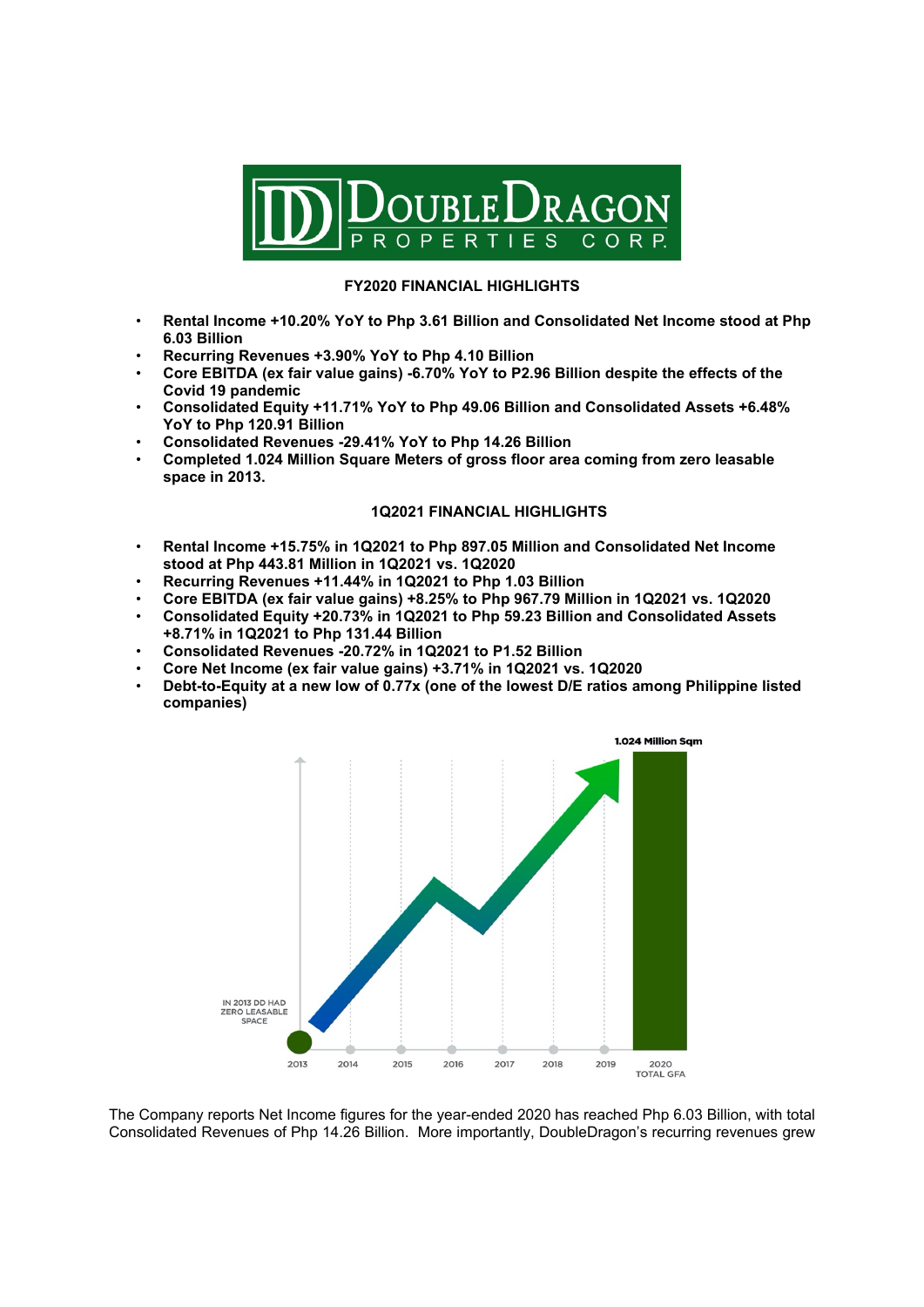by 3.90% to Php 4.10 Billion in 2020 compared to Php 3.95 Billion the prior year primarily from the growth of its rental revenues which grew 10.20% to Php 3.90 Billion in 2020 compared to Php 3.27 Billion in the prior year. Consolidated Revenues -29.41% to Php 14.26 Billion for the year-ended 2020 mainly due to the absence of substantial fair value gains booked the prior year.

Total Assets of the Company rose 6.48% year-on-year to Php 120.91 Billion in 2020 compared to only Php 113.55 Billion in 2019. Total Equity likewise increased by 11.71% to Php 49.06 Billion in 2020 as compared to only Php 43.92 Billion in the prior year equating to improved Gross Debt-to-Equity ratio of 0.97x as of December 31, 2020 vs. 1.03x in the prior year.

The Company reports Net Income figures in the first three months of 2021 was P443.81 Million, with total Consolidated revenues of Php 1.52 Billion. More importantly, DoubleDragon's recurring revenues grew by 11.44% to Php 1.03 Billion for the first three months of 2021 compared to Php 927.91 Million in the same period the prior year primarily from the growth of its rental revenues which grew 15.75% to Php 897.05 Million for the first three months in 2021 compared to Php 774.97 Million in the same period the prior year. Consolidated Revenues -20.72% to Php 1.52 Billion mainly due to the absence of fair value gains booked for the first three months of 2021 vs. the same period the prior year.

Total Assets of the Company rose 8.71 % in the first three months of 2021 to Php 131.44 Billion compared to only Php 120.91 Billion as of the end of 2020. Total Equity jumped significantly by 20.73% to Php 59.23 Billion in the first three months of 2020 as compared to only Php 49.06 Billion as of the end of last year equating to a new low Gross Debt-to-Equity ratio of 0.77x as of March 31, 2021 vs. 0.97x as of the end of last year. The Company's unutilized Debt Capacity now stands at P92.16 Billion.

Because of the significant growth of the Company's equity post REIT IPO, total equity is now substantially higher than total debt displaying solid financial strength.

"*2021 is a milestone year for DoubleDragon as its Debt to Equity Ratio is only at 0.77x vs the maximum allowable cap of 2.33x making DD now among the listed companies in the Philippines with the lowest D/E ratio.",* said DoubleDragon Chairman Edgar "Injap" Sia II.



## **RECURRING REVENUE**